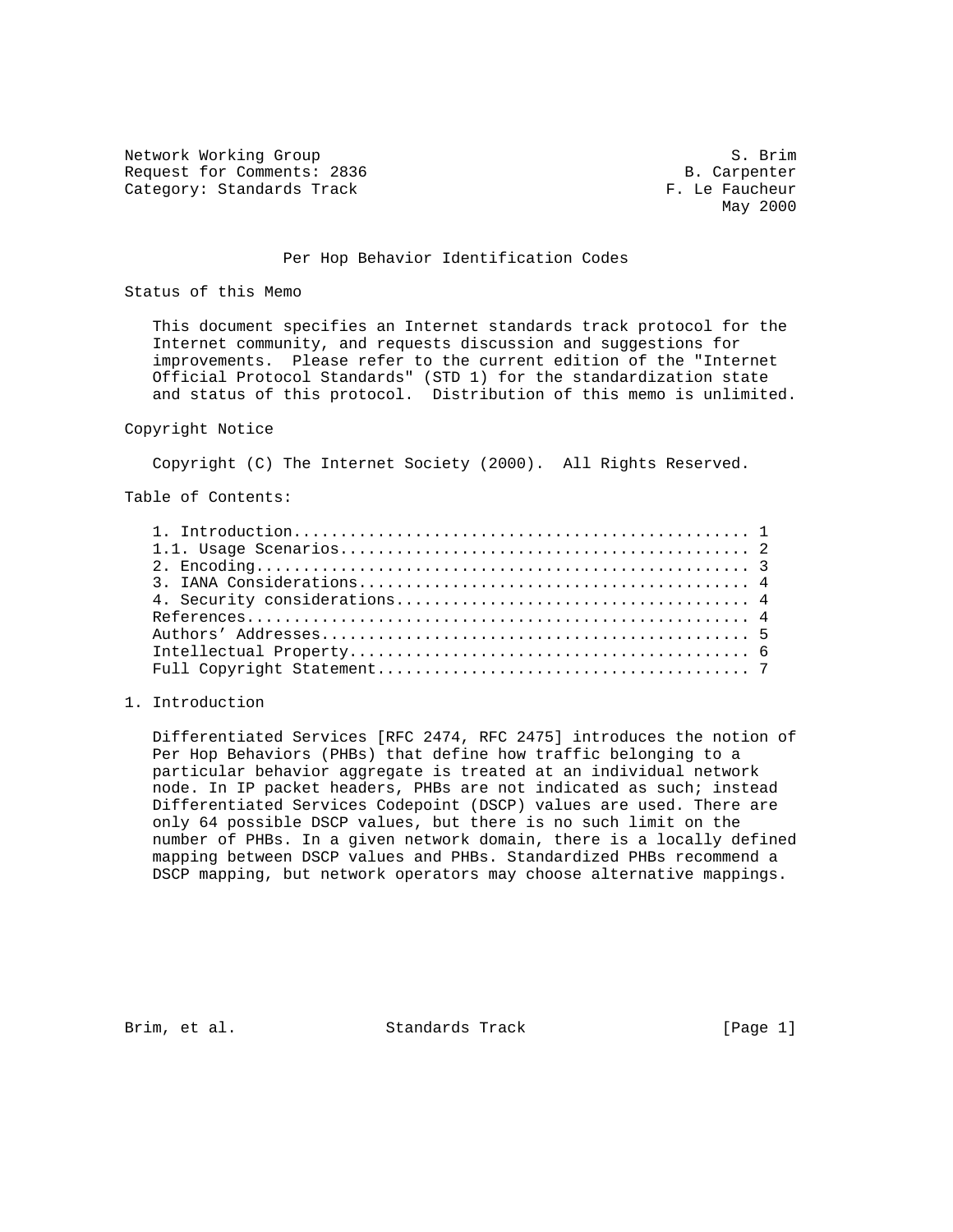In some cases it is necessary or desirable to identify a particular PHB in a protocol message, such as a message negotiating bandwidth management or path selection, especially when such messages pass between management domains. Examples where work is in progress include communication between bandwidth brokers, and MPLS support of diffserv.

 In certain cases, what needs to be identified is not an individual PHB, but a set of PHBs. One example is a set of PHBs that must follow the same physical path to prevent re-ordering. An instance of this is the set of three PHBs belonging to a single Assured Forwarding class, such as the PHBs AF11, AF12 and AF13 [RFC 2597].

 This document defines a binary encoding to uniquely identify PHBs and/or sets of PHBs in protocol messages. This encoding MUST be used when such identification is required.

 The key words "MUST", "MUST NOT", "REQUIRED", "SHALL", "SHALL NOT", "SHOULD", "SHOULD NOT", "RECOMMENDED", "MAY", and "OPTIONAL" in this document are to be interpreted as described in [RFC2119].

# 1.1. Usage Scenarios

 Diffserv services are expected to be supported over various underlying technologies which we broadly refer to as "link layers" for the purpose of this discussion. For the transport of IP packets, some of these link layers make use of connections or logical connections where the forwarding behavior supported by each link layer device is a property of the connection. In particular, within the link layer domain, each link layer node will schedule traffic depending on which connection the traffic is transported in. Examples of such "link layers" include ATM and MPLS.

 For efficient support of diffserv over these link layers, one model is for different Behavior Aggregates (BAs) (or sets of Behavior Aggregates) to be transported over different connections so that they are granted different (and appropriate) forwarding behaviors inside the link layer cloud. When those connections are dynamically established for the transport of diffserv traffic, it is very useful to communicate at connection establishment time what forwarding behavior(s) is(are) to be granted to each connection by the link layer device so that the BAs transported experience consistent forwarding behavior inside the link layer cloud. This can be achieved by including in the connection establishment signaling messages the encoding of the corresponding PHB, or set of PHBs, as defined in this document. Details on proposed usage of PHB encodings by some MPLS label distribution protocols (RSVP and LDP) for support of Diff-Serv over MPLS, can be found in [MPLS-DS].

Brim, et al. Standards Track [Page 2]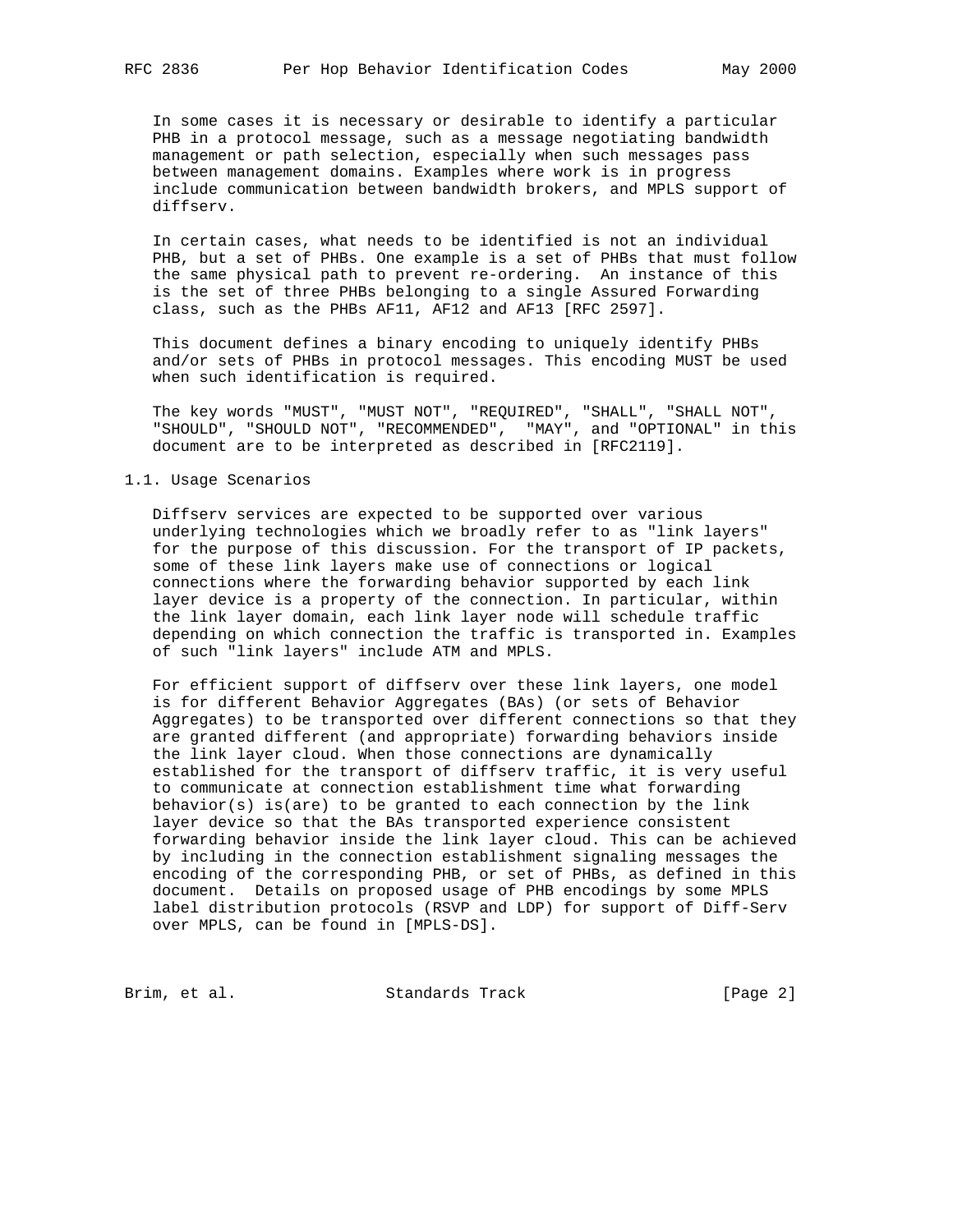In another approach, the ATM Forum has a requirement to indicate desired IP QOS treatments in ATM signaling, so that ATM switches can be just as supportive of the desired service as are IP forwarders. To do so the Forum is defining a new VC call setup information element is which will carry PHB identification codes (although will be generalized to do more if needed).

#### 2. Encoding

PHBs and sets of PHBs are encoded in an unsigned 16 bit binary field.

The 16 bit field is arranged as follows:

Case 1: PHBs defined by standards action, as per [RFC 2474].

 The encoding for a single PHB is the recommended DSCP value for that PHB, left-justified in the 16 bit field, with bits 6 through 15 set to zero. Note that the recommended DSCP value MUST be used, even if the network in question has chosen a different mapping.

 The encoding for a set of PHBs is the numerically smallest of the set of encodings for the various PHBs in the set, with bit 14 set to 1. (Thus for the AF1x PHBs, the encoding is that of the AF11 PHB, with bit 14 set to 1.)

|  |  |  |  | 0 1 2 3 4 5 6 7 8 9 10 11 12 13 14 15 |  |  |  |                                                                   |
|--|--|--|--|---------------------------------------|--|--|--|-------------------------------------------------------------------|
|  |  |  |  |                                       |  |  |  |                                                                   |
|  |  |  |  |                                       |  |  |  | DSCP   0 0 0 0 0 0 0 0 x 0                                        |
|  |  |  |  |                                       |  |  |  | +---+---+---+---+---+---+---+---+---+---+---+---+---+---+---+---+ |

 Case 2: PHBs not defined by standards action, i.e. experimental or local use PHBs as allowed by [RFC 2474]. In this case an arbitrary 12 bit PHB identification code, assigned by the IANA, is placed left justified in the 16 bit field. Bit 15 is set to 1, and bit 14 is zero for a single PHB or 1 for a set of PHBs. Bits 12 and 13 are zero.

|  |  |  | 0 1 2 3 4 5 6 7 8 9 10 11 12 13 14 15 |  |  |  |  |                                                                       |
|--|--|--|---------------------------------------|--|--|--|--|-----------------------------------------------------------------------|
|  |  |  |                                       |  |  |  |  | +---+---+---+---+---+---+---+---+---+---+---+---+---+---+---+---+---+ |
|  |  |  |                                       |  |  |  |  |                                                                       |
|  |  |  |                                       |  |  |  |  | +---+---+---+---+---+---+---+---+---+---+---+---+---+---+---+---+---+ |

 Bits 12 and 13 are reserved either for expansion of the PHB identification code, or for other use, at some point in the future.

Brim, et al. Standards Track [Page 3]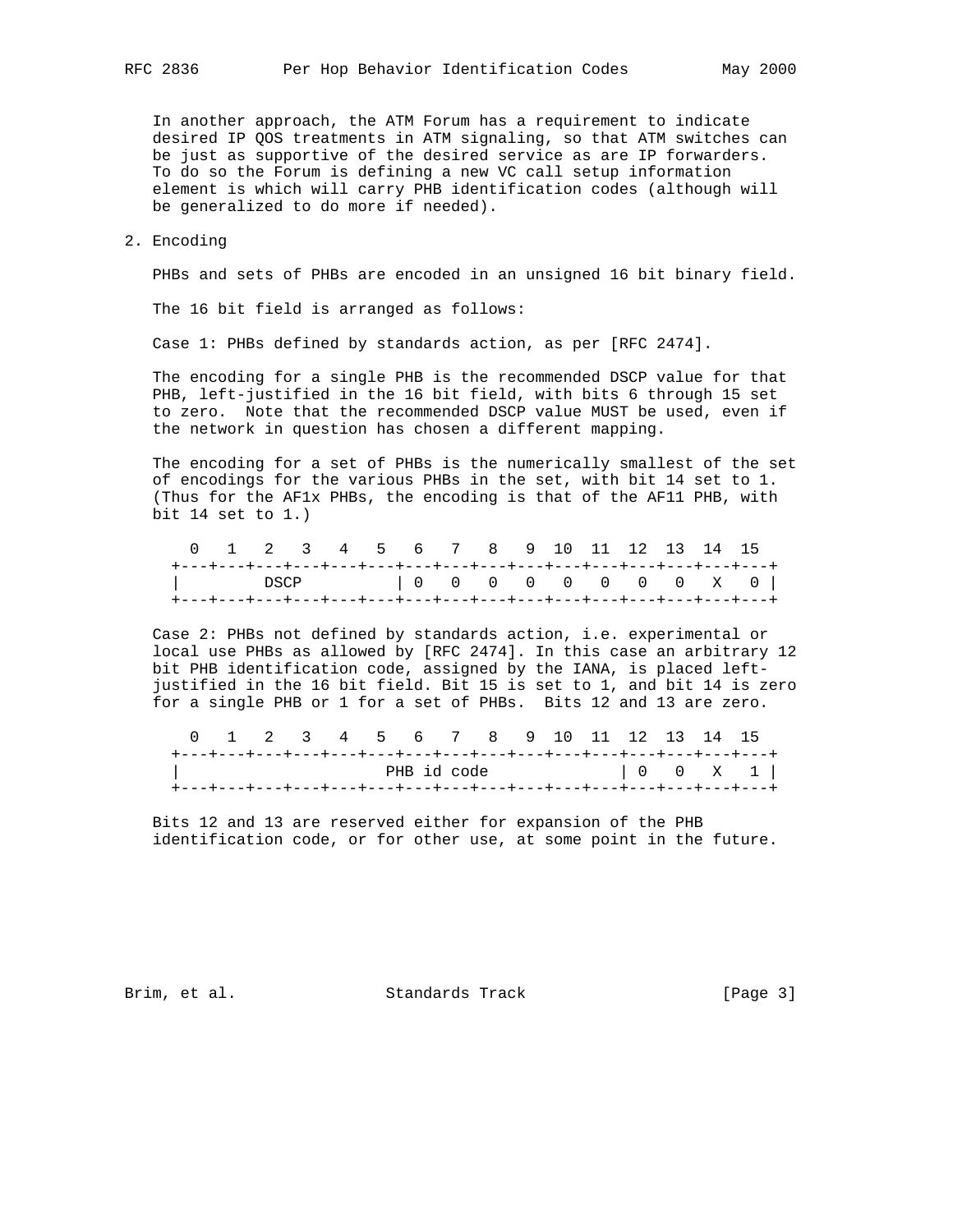3. IANA Considerations

 IANA is requested to create a new assignment registry for "Per-Hop Behavior Identification Codes", initially allowing values in the range 0 to 4095 decimal.

Assignment of values in this field require:

 -the identity of the assignee -a brief description of the new PHB, with enough detail to distinguish it from existing standardized and non-standardized PHBs. In the case of a set of PHBs, this description should cover all PHBs in the set. -a reference to a stable document describing the PHB in detail.

 During the first year of existence of this registry, IANA is requested to refer all requests to the IETF diffserv WG for review. Subsequently, requests should be reviewed by the IETF Transport Area Directors or by an expert that they designate.

 If the number of assignments begins to approach 4096, the Transport Area Directors should be alerted.

4. Security Considerations

 This encoding in itself raises no security issues. However, users of this encoding should consider that modifying a PHB identification code may constitute theft or denial of service, so protocols using this encoding must be adequately protected.

References

- [RFC 2119] Bradner, S., "Key words for use in RFCs to Indicate Requirement Levels", BCP 14, RFC 2119, March 1997.
- [RFC 2474] Nichols, K., Blake, S., Baker, F. and D. Black, "Definition of the Differentiated Services Field (DS Field) in the IPv4 and IPv6 Headers", RFC 2474, December 1998.
- [RFC 2475] Blake, S., Black, D., Carlson, M., Davies, E., Wang, Z. and W. Weiss, "An Architecture for Differentiated Services", RFC 2475, December 1998.
- [RFC 2597] Heinanen, J., Baker, F., Weiss, W. and J. Wroclawski, "Assured Forwarding PHB Group", RFC 2597, June 1999.

Brim, et al. Standards Track [Page 4]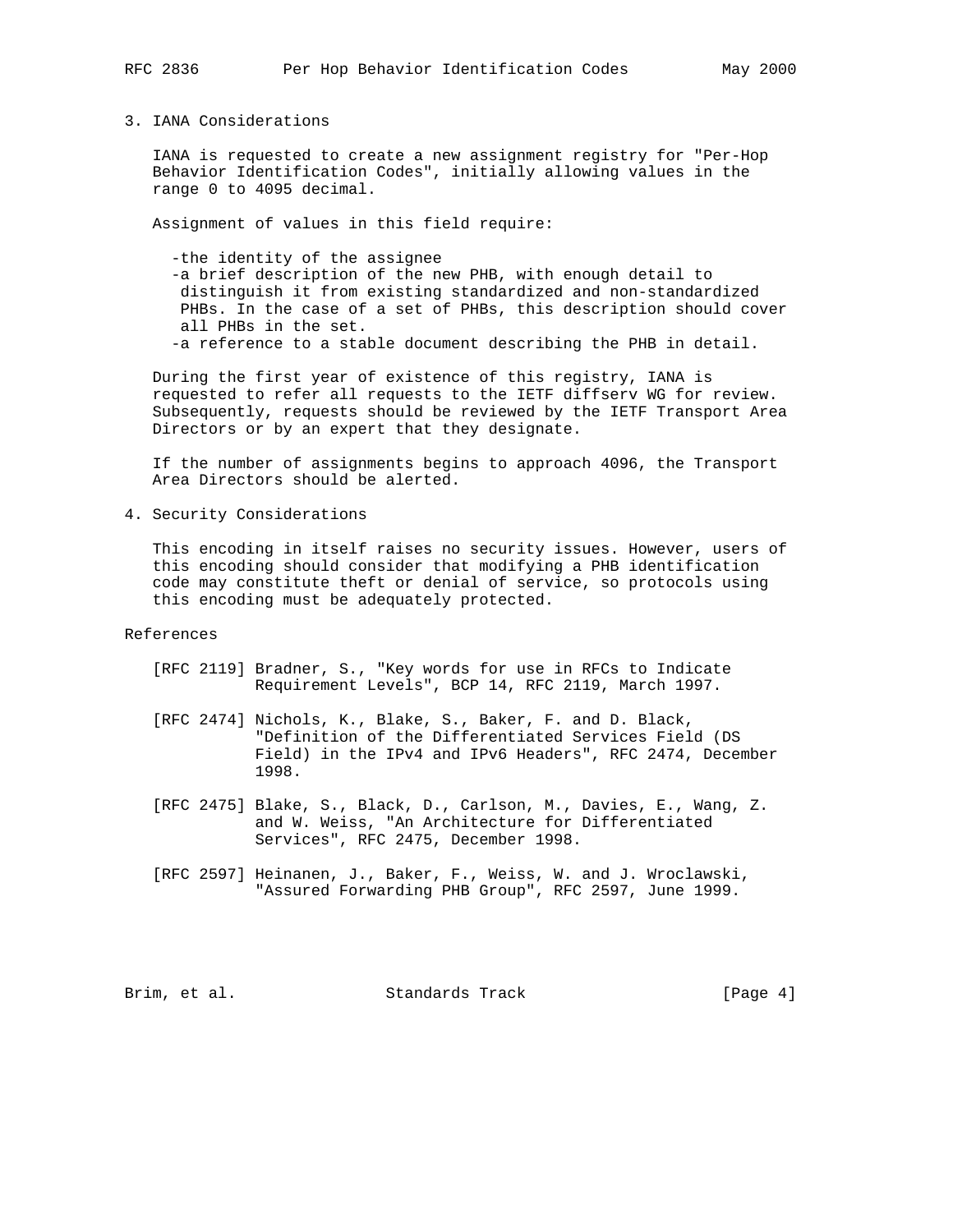[MPLS-DS] MPLS Support of Differentiated Services, Francois Le Faucheur, Liwen Wu, Bruce Davie, Shahram Davari, Pasi Vaananen, Ram Krishnan, Pierrick Cheval, Juha Heinanen, Work in Progress.

Authors' Addresses

 Scott W. Brim 146 Honness Lane Ithaca, NY 14850 USA

EMail: sbrim@cisco.com

 Brian E. Carpenter IBM c/o iCAIR Suite 150 1890 Maple Avenue Evanston, IL 60201 USA

EMail: brian@icair.org

 Francois Le Faucheur Cisco Systems Petra B - Les Lucioles 291, rue Albert Caquot 06560 Valbonne France

EMail: flefauch@cisco.com

Brim, et al. Standards Track [Page 5]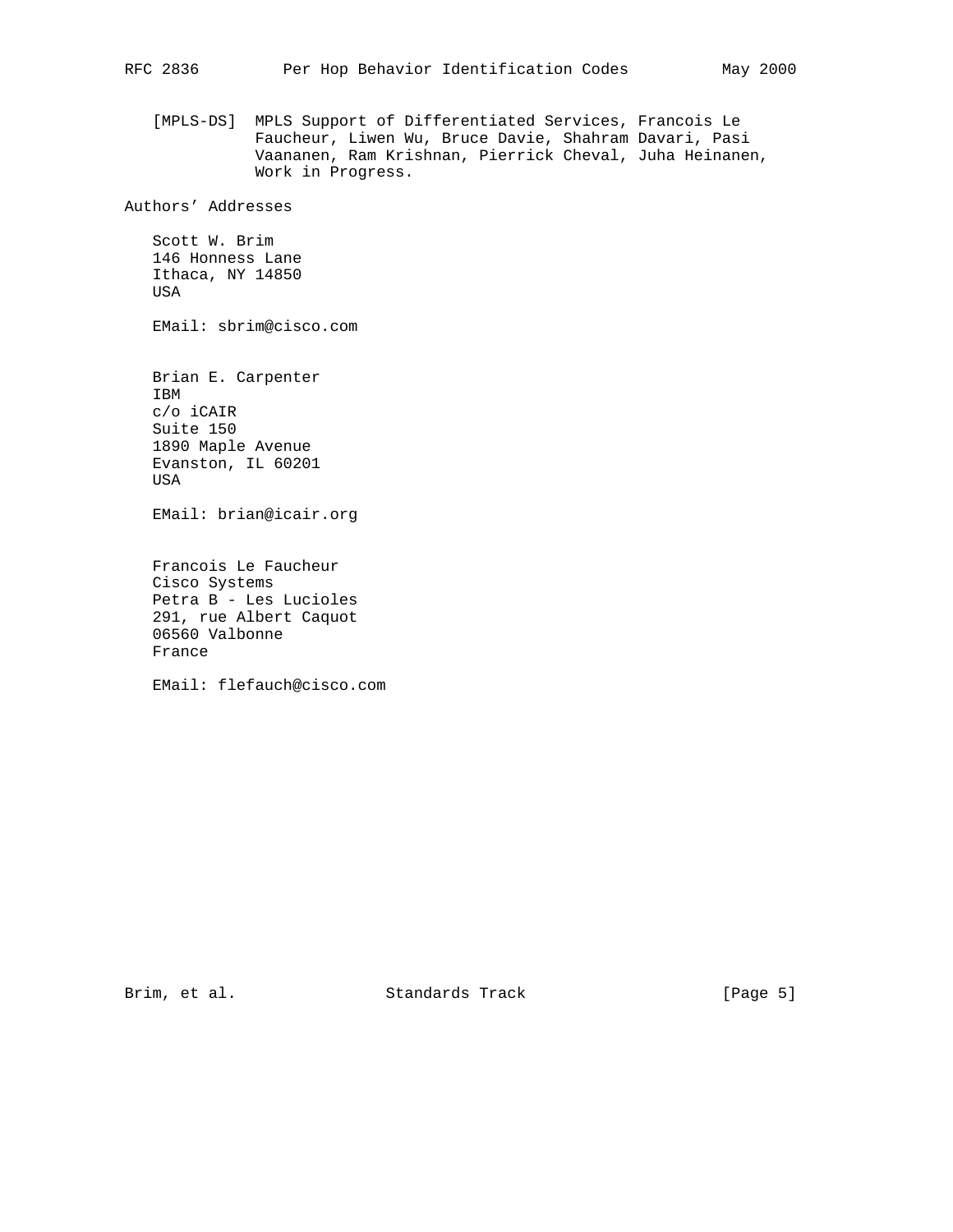# Intellectual Property

 The IETF takes no position regarding the validity or scope of any intellectual property or other rights that might be claimed to pertain to the implementation or use of the technology described in this document or the extent to which any license under such rights might or might not be available; neither does it represent that it has made any effort to identify any such rights. Information on the IETF's procedures with respect to rights in standards-track and standards-related documentation can be found in BCP-11. Copies of claims of rights made available for publication and any assurances of licenses to be made available, or the result of an attempt made to obtain a general license or permission for the use of such proprietary rights by implementors or users of this specification can be obtained from the IETF Secretariat.

 The IETF invites any interested party to bring to its attention any copyrights, patents or patent applications, or other proprietary rights which may cover technology that may be required to practice this standard. Please address the information to the IETF Executive Director.

Brim, et al. Standards Track [Page 6]